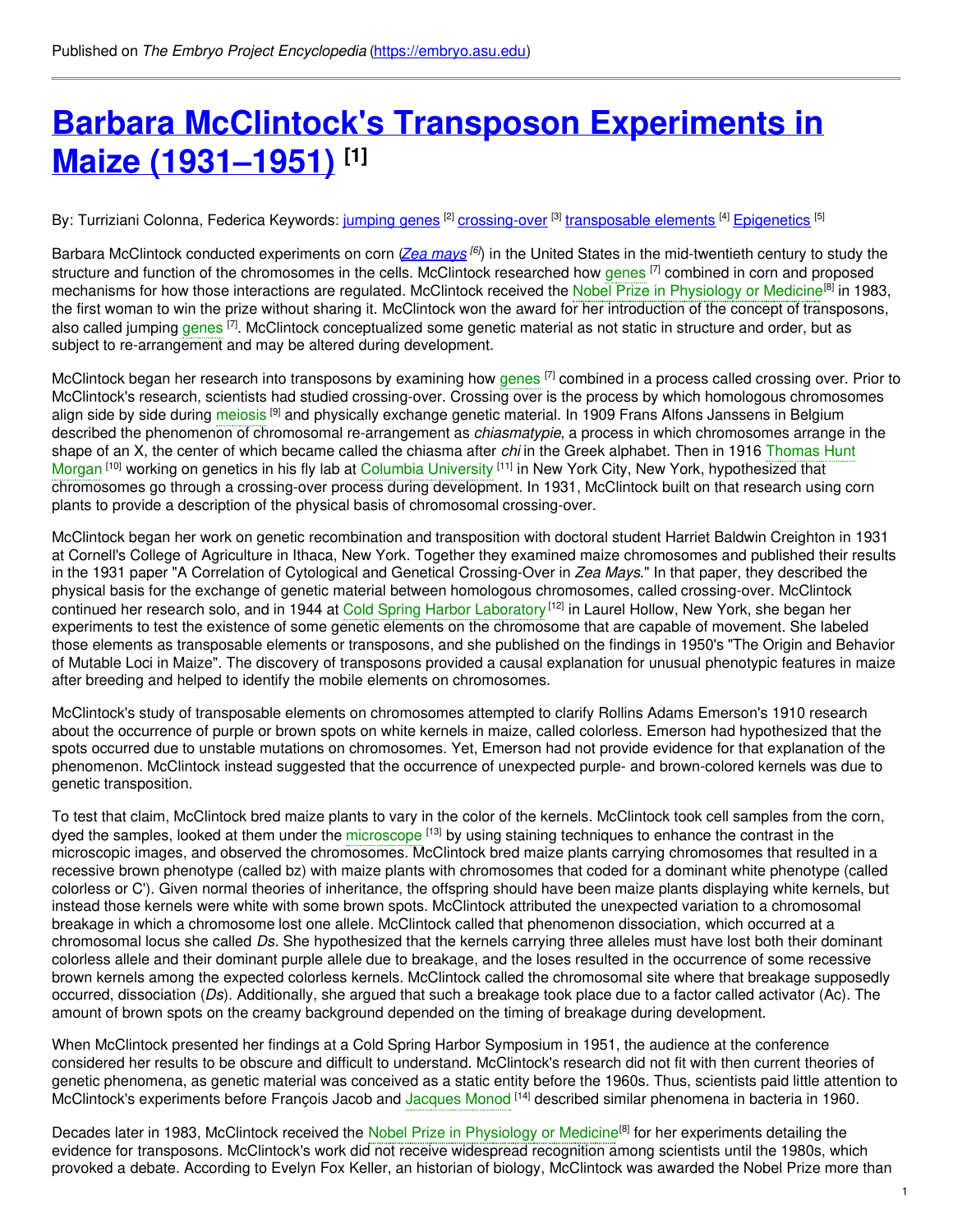thirty years after the publication of her results due to gender inequalities in science. Contrary to Fox Keller's interpretation, historian of science Nathaniel Comfort argued that McClintock had to wait so long before receiving scientific acclaim because some aspects of genetics were still unclear until the early 1980s, and therefore McClintock's research required a more comprehensive framework to validate her results.

In the 1950s, McClintock could not test her hypothesis about controlling elements, like Ds and Ac, because the structure of the DNA molecule had not yet been discovered at the time of her research, so it was difficult to locate those elements. Additionally, the genetic techniques at the time when McClintock conducted her research could not identify or intervene in specific parts of the [genome](https://embryo.asu.edu/search?text=genome) [15]. The existence of transposable elements was finally tested in the early 1980s, when Nina Fedoroff and her team isolated and cloned the elements.

McClintock's experiments on maize plants highlighted the instability of genetic material and stated the existence of transposable elements in the [genome](https://embryo.asu.edu/search?text=genome) [15].

# **Sources**

- 1. Comfort, Nathaniel C. "From Controlling Elements to Transposons: Barbara McClintock and the Nobel Prize." *Trends in* Genetics 17 (2001): 475–8. <http://www.sciencedirect.com/science/article/pii/S0968000401018989><sup>[16]</sup> (Accessed December 8, 2015).
- 2. Craig, Patricia P. *Jumping Genes: Barbara McClintock's Scientific Legacy: An Essay about Basic Research from the Carnegie Institution of [Washington](https://embryo.asu.edu/search?text=Carnegie%20Institution%20of%20Washington) [17]* . Washington D.C.: Carnegie Institution, 1994.
- 3. Emerson, Rollins Adams. "Latent colors in corn."*Journal of [Heredity](https://embryo.asu.edu/search?text=Heredity) [18]* 1 (1911): 233–237.
- 4. Fedoroff, Nina, Susan Wessler, and Mavis Shure. "Isolation of the Transposable Maize Controlling Elements Ac and Ds." *Cell* 35 (1983): 235–42. http://www.cell.com/cell/abstract/0092-8674(83)90226-X? [\\_returnURL=http%3A%2F%2Flinkinghub.elsevier.com%2Fretrieve%2Fpii%2F009286748390226X%3Fshowall%3Dtrue](http://www.cell.com/cell/abstract/0092-8674(83)90226-X?_returnURL=http%253A%252F%252Flinkinghub.elsevier.com%252Fretrieve%252Fpii%252F009286748390226X%253Fshowall%253Dtrue) [19] (December 8, 2015).
- 5. Federoff, Nina, and David Botstein. *The Dynamic Genome: Barbara McClintock's Ideas in the Century of Genetics*. Cold Spring Harbor: Cold Spring Harbor Laboratory Press, 1992.
- 6. Fox Keller, Evelyn. *A Feeling for the Organism*. New York: W. H. Freeman and Company, 1983.
- 7. Janssens, François Alphonse. "La théorie de la chiasmatypie: Nouvelle interpretation des cinéses de maturation".[The chiasmatype theory. A new interpretation of the maturation divisions]. *Cellule* [Cell]. 25 (1909): 389–411.
- 8. McClintock, Barbara, and Harriett B. Creighton. "A Correlation of Cytological and Genetical Crossing-Over in Zea Mays." *Proceedings of the National [Academy](https://embryo.asu.edu/search?text=National%20Academy%20of%20Sciences) of Sciences [20]* 17 (1931): 492–7. <http://www.pnas.org/content/17/8/492.full.pdf> [21] (Accessed December 8, 2015).
- 9. McClintock, Barbara. "The Origin and Behavior of Mutable Loci in Maize." *Proceedings of the National Academy of* Sciences 36 (1950): 344–55. <http://www.pnas.org/content/36/6/344.full.pdf><sup>[22]</sup> (Accessed December 8, 2015).
- 10. McClintock, Barbara. "Chromosome [organization](https://embryo.asu.edu/search?text=organization) [23] and genic expression." *Cold Spring Harbor symposia on quantitative biology* 16 (1951): 13–47.
- 11. Morgan, Thomas Hunt. *A Critique of the Theory of Evolution*. Princeton: Princeton [University](https://embryo.asu.edu/search?text=Princeton%20University) [24] Press, 1916.
- 12. Pardee, Arthur B., François Jacob, and [Jacques](https://embryo.asu.edu/search?text=Jacques%20Monod) Monod <sup>[14]</sup>. "The Genetic Control and Cytoplasmic Expression of "Inducibility" in the Synthesis of β-galactosidase by E. coli." *Journal of Molecular Biology* 1.2 (1959): 165–78. <http://www.sciencedirect.com/science/article/pii/S0022283659800450> [25] (Accessed December 8, 2015).
- 13. Pray, Leslie, and Kira Zhaurova. "Barbara McClintock and the Discovery of Jumping Genes (Transposons)." *Nature Education* 1 (2008): 169. [http://www.nature.com/scitable/topicpage/barbara-mcclintock-and-the-discovery-of-jumping-](http://www.nature.com/scitable/topicpage/barbara-mcclintock-and-the-discovery-of-jumping-34083)34083<sup>[26]</sup> (Accessed December 8, 2015).
- 14. Ravindran, Sandeep. "Barbara McClintock and the Discovery of Jumping Genes." *Proceedings of the National Academy of* Sciences<sup>[20]</sup> 109 (2012): 20198–99. [http://www.pnas.org/content/109/50/20198.full.pdf](https://embryo.asu.edu/search?text=National%20Academy%20of%20Sciences)<sup>[27]</sup> (Accessed December 8, 2015).

Barbara McClintock conducted experiments on corn (Zea mays) in the United States in the mid-twentieth century to study the structure and function of the chromosomes in the cells. McClintock researched how genes combined in corn and proposed mechanisms for how those interactions are regulated. McClintock received the Nobel Prize in Physiology or Medicine in 1983, the first woman to win the prize without sharing it. McClintock won the award for her introduction of the concept of transposons, also called jumping genes. McClintock conceptualized some genetic material as not static in structure and order, but as subject to re-arrangement and may be altered during development.

### **Subject**

<u>[McClintock,](https://embryo.asu.edu/library-congress-subject-headings/mcclintock-barbara-1902-1992) Barbara, 1902-1992</u> <sup>[28]</sup> [Transposons](https://embryo.asu.edu/library-congress-subject-headings/transposons) <sup>[29]</sup> [Corn](https://embryo.asu.edu/library-congress-subject-headings/corn) <sup>[30]</sup> [Cytogenetics](https://embryo.asu.edu/library-congress-subject-headings/cytogenetics) <sup>[31]</sup> [Chromosomes](https://embryo.asu.edu/library-congress-subject-headings/chromosomes) <sup>[32]</sup> [Genetics](https://embryo.asu.edu/library-congress-subject-headings/genetics) <sup>[33]</sup> [Development](https://embryo.asu.edu/library-congress-subject-headings/development) <sup>[34]</sup> <u>[Meiosis](https://embryo.asu.edu/library-congress-subject-headings/meiosis) <sup>[35]</sup> Morgan, Thomas Hunt, [1866-1945](https://embryo.asu.edu/library-congress-subject-headings/cornell-university-college-agriculture)</u> <sup>[36]</sup> [Creighton,](https://embryo.asu.edu/library-congress-subject-headings/creighton-harriet-b-harriet-baldwin-1909) Harriet B. (Harriet Baldwin), 1909-<sup>[37]</sup> Cornell University. College of Agriculture <sup>[38]</sup> Cold Spring Harbor [Laboratory](https://embryo.asu.edu/library-congress-subject-headings/cold-spring-harbor-laboratory) <sup>[39]</sup> Monod, [Jacques](https://embryo.asu.edu/library-congress-subject-headings/monod-jacques) <sup>[40]</sup> Jacob, François, [1920-2013](https://embryo.asu.edu/library-congress-subject-headings/jacob-francois-1920-2013-0) <sup>[41]</sup> Keller, [Evelyn](https://embryo.asu.edu/library-congress-subject-headings/keller-evelyn-fox-1936) Fox, 1936-<sup>[42]</sup> DNA [Transposable](https://embryo.asu.edu/medical-subject-headings/dna-transposable-elements) Elements<sup>[43]</sup>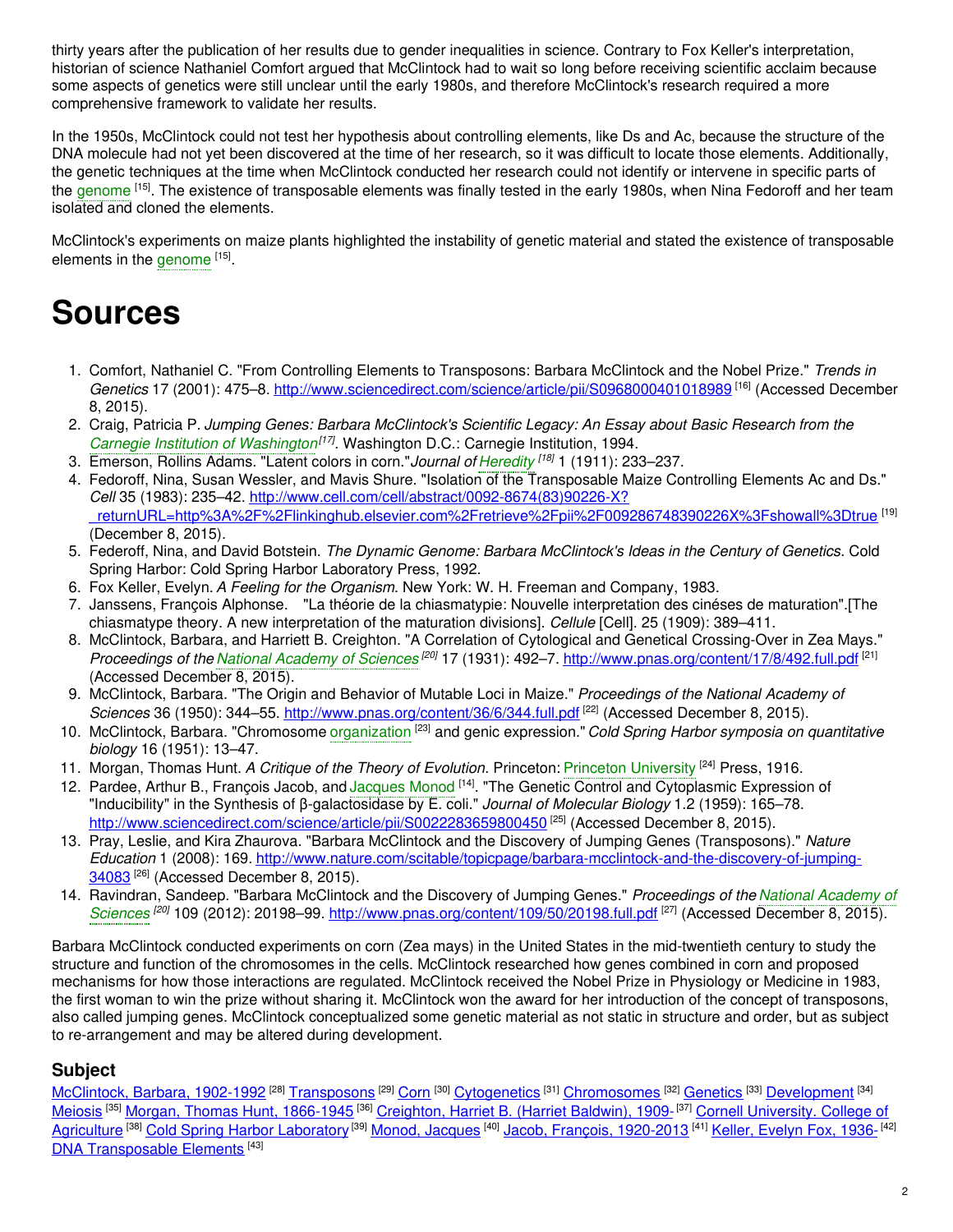## **Topic** [Experiments](https://embryo.asu.edu/topics/experiments)<sup>[44]</sup>

#### **Publisher**

Arizona State University. School of Life Sciences. Center for Biology and Society.

#### **Rights**

Copyright Arizona Board of Regents Licensed as Creative Commons Attribution-NonCommercial-Share Alike 3.0 Unported (CC BY-NC-SA 3.0) http://creativecommons.org/licenses/by-nc-sa/3.0/

#### **Format**

[Articles](https://embryo.asu.edu/formats/articles) <sup>[45]</sup>

**Last Modified** Wednesday, July 4, 2018 - 04:40

**DC Date Accessioned** Thursday, February 9, 2017 - 19:38

#### **DC Date Available** Thursday, February 9, 2017 - 19:38

#### **DC Date Created**

2017-02-09

### **DC Date Created Standard**

Thursday, February 9, 2017 - 07:00

#### [Contact](https://embryo.asu.edu/contact) Us

© 2021 Arizona Board of Regents

The Embryo Project at Arizona State University, 1711 South Rural Road, Tempe Arizona 85287, United States

**Source URL:** https://embryo.asu.edu/pages/barbara-mcclintocks-transposon-experiments-maize-1931-1951

#### **Links**

- [1] https://embryo.asu.edu/pages/barbara-mcclintocks-transposon-experiments-maize-1931-1951
- [2] https://embryo.asu.edu/keywords/jumping-genes
- [3] https://embryo.asu.edu/keywords/crossing-over
- [4] https://embryo.asu.edu/keywords/transposable-elements
- [5] https://embryo.asu.edu/keywords/epigenetics
- [6] http://eol.org/pages/1115259/overview
- [7] https://embryo.asu.edu/search?text=genes
- [8] https://embryo.asu.edu/search?text=Nobel%20Prize%20in%20Physiology%20or%20Medicine
- [9] https://embryo.asu.edu/search?text=meiosis
- [10] https://embryo.asu.edu/search?text=Thomas%20Hunt%20Morgan
- [11] https://embryo.asu.edu/search?text=Columbia%20University
- [12] https://embryo.asu.edu/search?text=Cold%20Spring%20Harbor%20Laboratory
- [13] https://embryo.asu.edu/search?text=microscope
- [14] https://embryo.asu.edu/search?text=Jacques%20Monod
- [15] https://embryo.asu.edu/search?text=genome
- [16] http://www.sciencedirect.com/science/article/pii/S0968000401018989
- [17] https://embryo.asu.edu/search?text=Carnegie%20Institution%20of%20Washington
- [18] https://embryo.asu.edu/search?text=Heredity
- [19] http://www.cell.com/cell/abstract/0092-8674(83)90226-X?
- \_returnURL=http%3A%2F%2Flinkinghub.elsevier.com%2Fretrieve%2Fpii%2F009286748390226X%3Fshowall%3Dtrue
- [20] https://embryo.asu.edu/search?text=National%20Academy%20of%20Sciences
- [21] http://www.pnas.org/content/17/8/492.full.pdf
- [22] http://www.pnas.org/content/36/6/344.full.pdf
- [23] https://embryo.asu.edu/search?text=organization
- [24] https://embryo.asu.edu/search?text=Princeton%20University